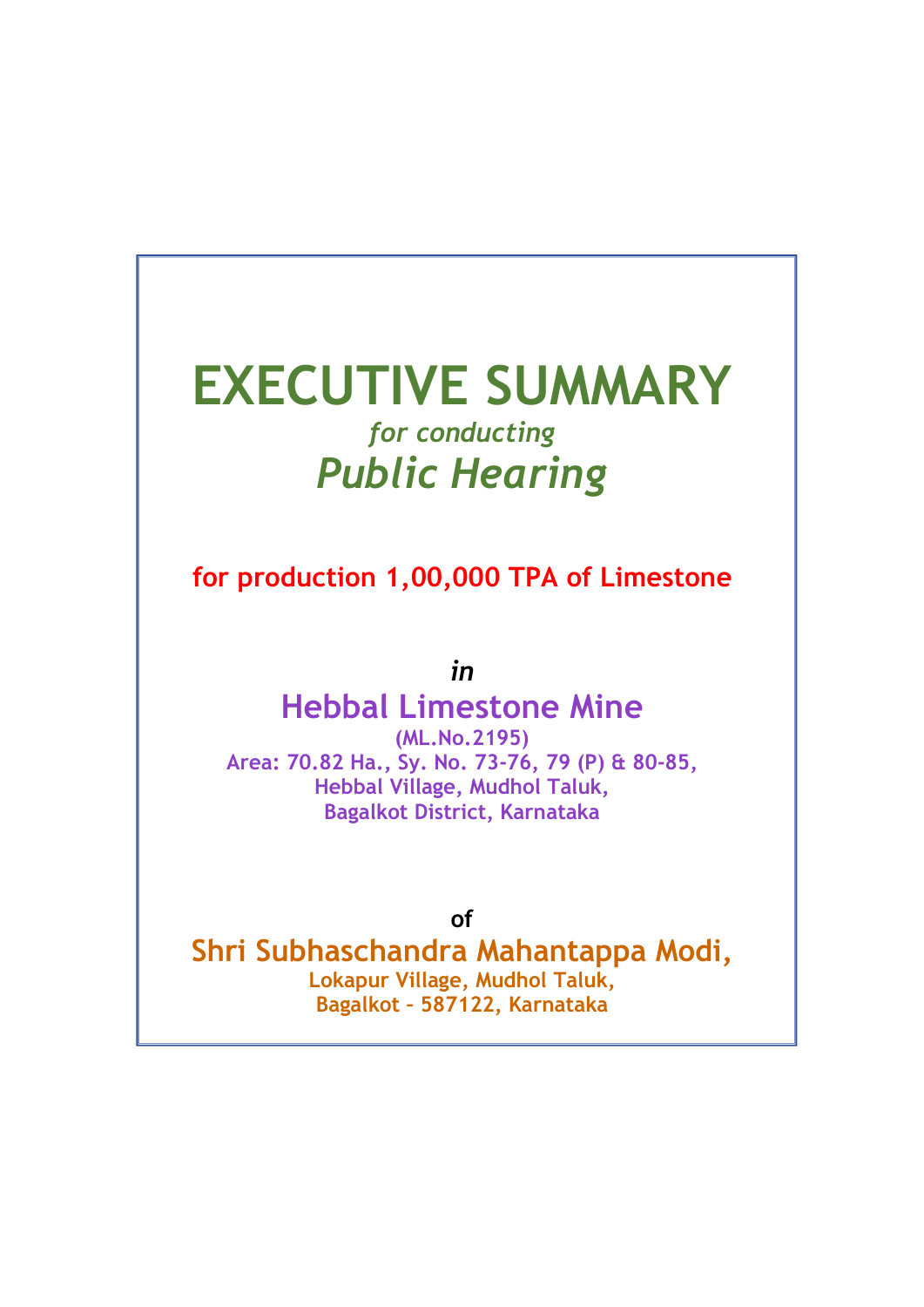#### EXECUTIVE SUMMARY

#### 1.0 PRELUDE

This Summary provides a concise outline of the EIA study findings and the detailed mitigation measures envisaged for the proposed limestone mine located at Sy.no. 73-76, 79 (P) & 80-85 of Hebbal Village, Mudhol Taluk, Bagalkot District, Karnataka.

#### 1.1 Proposed Project

The proposed project is for mining of 1.0 MTPA of Limestone from Hebbal Limestone mine (M.L.2195) in an Extent of 70.82 Ha, located at Sy.no. 73-76, 79 (P) & 80-85 of Hebbal Village, Mudhol Taluk, Bagalkot District, Karnataka. The lease was originally granted on 27.04.1995 for a period of 20 years and valid up to 26.04.2015. The mining operations in the mine were commenced during January 1996 and continued up to January 2009, however the actual production/transported limestone was 11,783 tonnes during the 2006- 07. At the time there was not much demand for the limestone available in this mine at surface level, due to which mining operation were stopped from February 2009. Further, application for renewal of mining lease in Form-J was submitted on 02.04.2013 to Department of Mines & Geology, Bangalore as applicable under the existing rules. As per the Mines & Minerals (Development and Regulation) Amendment Act.2015, the lease period shall be valid up to 26.04.2045.

Exploration carried out by drilling 24 core boreholes, from which 11.069 million tonnes of limestone reserves established, which is suitable for steel and cement industries. Now, there is a good demand for limestone from local steel and cement industries and proposed mine is having a potential to produce 1.00 MTPA of lime stone. The modification in the approved mining plan is prepared due to change of lease period as per the Mines & Minerals (Development and Regulation) Amendment Act.2015 under Rule 17(3) of MCR 2016 with working proposal for the balance plan period from 2016-17 to 2019-20 for 1.0 MTPA limestone production. The modification in the approved mining plan was approved by Indian Bureau of Mines Govt.of India vide L.r.no: MP/MECH-97 (KNT)/GOA/2016-17, dated: 30.09.2016 and recently Review & Updation of Mining Plan was approved by IBM vide letter no. RMP/MECH-07(KNT)/ GOA/2020-21, dated 22.04.2021 for the block period 2020-21 to 2024-25.

The proposed Project is categorized as Category "A" Activity-1(a) as per Environmental Impact Assessment (EIA) Notification Dated: 14/09/2006. The project was submitted under violation category as per S.O.804 (E) dated 14.03.2017 due to the mining operation started without prior of Environmental Clearance (EC). It necessitates obtaining the Environmental Clearance from MoEF&CC.

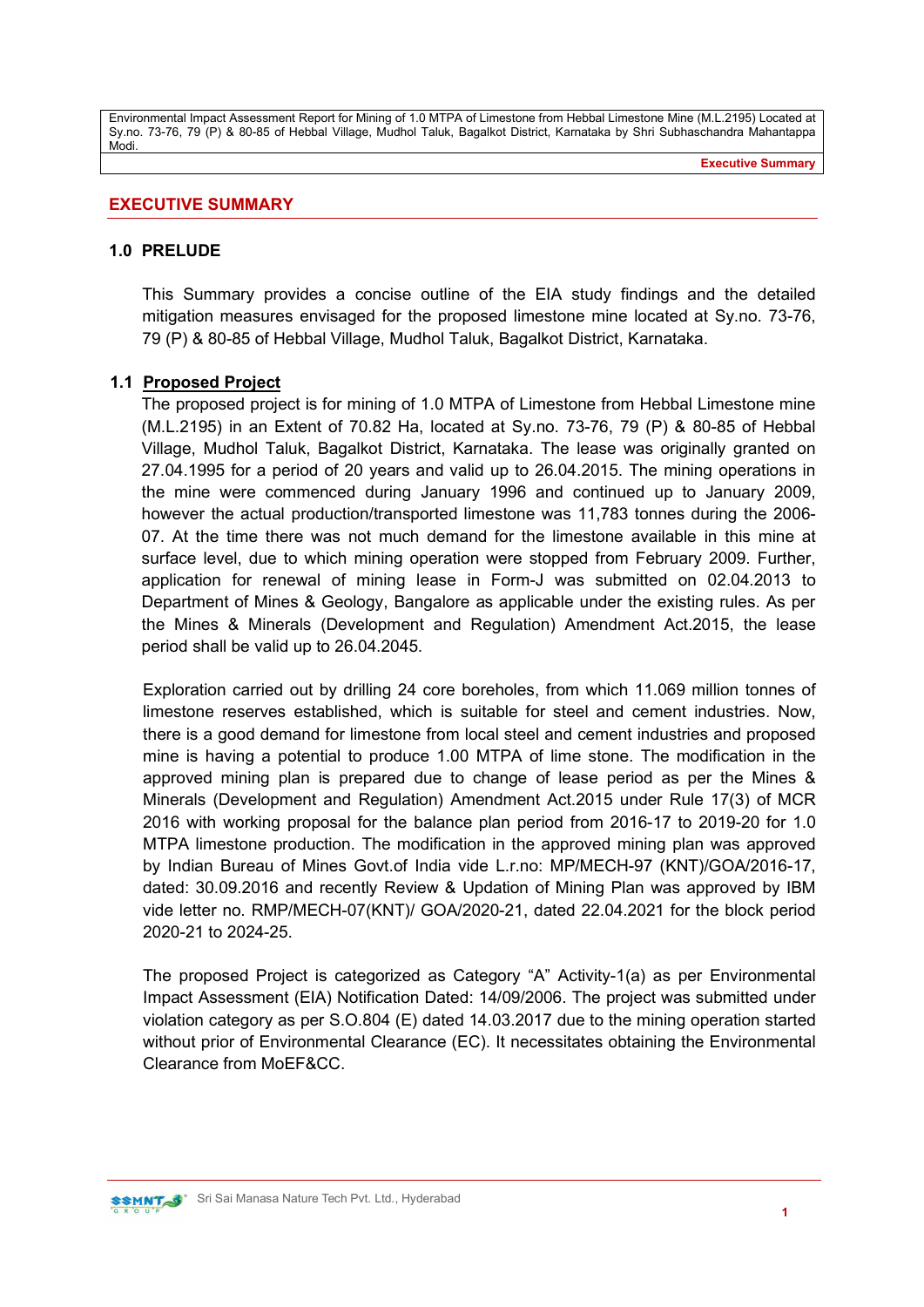Executive Summary

As per the requirement of EIA Notification 2006, necessary application submitted to EAC New Delhi on 7<sup>th</sup> August 2017 for approval of Term of Reference (TOR) and recommended for Terms of References. TOR was approved by MoEF&CC Impact Assessment division on 19th July 2019 vide File No. 23-178/2018-IA.III (V).

# 1.2 Environmental Features of the Project

Environmental features around the 10-Km radius from the proposed project are given below.

- The proposed project located between Latitude 16° 11' 12.45" N to 16° 11' 42.89" N & Longitude 75° 20' 04.78" E to 75° 21' 06.68" E.
- $\triangleright$  The nearest village from the project site is Naganapur 1.70 Km South-East
- $\triangleright$  The nearest city from the project site is Lokapur 2.77 Km South-East
- $\triangleright$  The nearest Railway station from the project site is Bagalkot Railway station 50.00 Km East
- $\triangleright$  The nearest Airport from the project site is Belgaum Airport 85 Km South-West
- $\triangleright$  A nallah passing northern and western side of the project site
- $\triangleright$  Lokapur Halla located 1.71 Km East
- $\triangleright$  Ghataprabha River located 3.1 Km North-East
- $\triangleright$  Kil Hoskote Water Reserve located- 1.7 Km South-West
- $\triangleright$  Several Reserved Forest (R.F) located within the 10 km radius of the project site. R.F. Near Lokapur –1.1 Km South, R.F. Near Hebbal – 1.14 Km East, R.F. Near Chaudapur – 2.6 Km East, R.F. Near Mallapur – 4.38 Km South-West, R.F. Near Arlikatti – 4.25 Km South-East, R.F. Near Chikkur – 5.28 Km East, R.F. Near Petlur – 5.17 Km North-West, R.F. Near Chinchakhandi Khurd –6.77 Km North-West & R.F. Near Antapur – 9.18 Km North-East.
- $\triangleright$  There is no protected forest & wildlife sanctuaries located within 10 Km radius of the project site
- $\triangleright$  There is no interstate boundary within 10 Km radius of the project site
- $\triangleright$  No Defense Installations & Archaeologically important places located within the study area as per the Archaeological Survey of India.
- As per the Seismic Map of India, IS 1893 (part-1): 2002, study area falling under Seismic Zone –II low damage risk zone

#### 2.0 PROJECT DESCRIPTION

It is proposed to carry out the mining operations by Open cast, Fully Mechanized method by using excavators. Drilling operations will be done be deep hole drilling and blasting by using slurry explosive. Excavation in soft zone/after drilling & blasting in hard zone will be done mechanically with excavator/loader. The transportation of mineral, topsoil, mineral rejects and waste within the lease area will be done by dumpers. The proposed bench height will be 7m and working bench width will be 10m, pit slope angle will be  $45^{\circ}$  and proposed working will reach up to 507m RL during the plan period. Mineral will be dispatched to the destination after crushing and screening. It is proposed to continue the workings by merging the existing pits and advancing towards northern & western directions for systematic and scientific operations to achieve the quality requirement of the mineral.

**SSHINT S** Sri Sai Manasa Nature Tech Pvt. Ltd., Hyderabad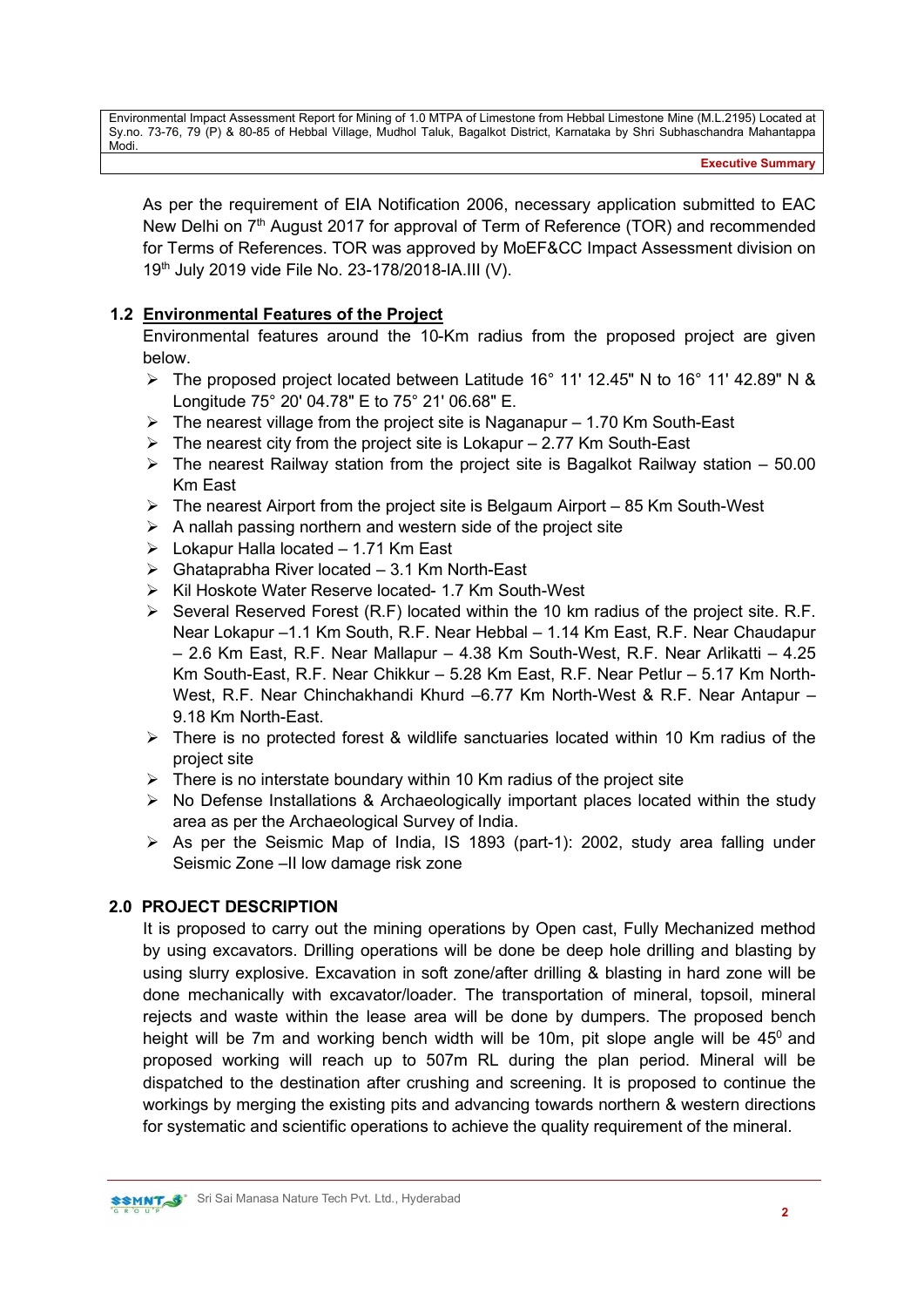It is proposed to work in general shift of 8 hrs. If necessary workings will be extended up to daylight. The existing roads will extend up to the pit as per requirement during the year and the gradient of 1 in 16 will be maintained as per MMR1961.

The generated waste will be dumped along the nallah, leaving safety barrier on nonmineralized zone covering an area 1.50 Ha. On north side of the mining pit in two terraces of 8m height and top soil generated during the plan period will be sorted at south eastern part of the lease area covering 2.50Ha. In a single terrace of 6.5 m height. Simultaneously, part of waste and topsoil will be utilized for formation of bund along the safety barrier as per requirement. Considering the reserves and resources from limestone of 17.17 MT, existing rules & regulations of the mines, based on the present and future production at an average rate of limestone 1.0 MTPA, the life of the mine is 17 Years. Year wise production details during plan period given in TABLE-1.

| Year           | Total<br>Top soil |       |                      | OB/SB/IB |            | <b>ROM</b> |               |                             | <b>Mineral</b> | <b>Total</b> | ROM/            |
|----------------|-------------------|-------|----------------------|----------|------------|------------|---------------|-----------------------------|----------------|--------------|-----------------|
|                | tentative         | Cum   | <b>Tonnes</b>        | Cum      | Tonne      | Cum        | <b>Tonnes</b> | Intercalate rejects   Waste |                |              | Waste           |
|                | ∣excavati         |       | (Q <sub>2</sub> 1.8) |          | s@ 2       |            | Limestone     | d Waste @                   |                | in           | Ratio           |
|                | on (Cum)          |       | $t$ /cum $)$         |          | $t$ /cum)  |            | $95%$ (@ 2.5  | $5\%$ ( $@$ 2               |                |              | tonnes based on |
|                |                   |       |                      |          |            |            | t/cum         | t/cum                       |                |              | Volume          |
| 2020-21        | Lapse Period      |       |                      |          |            |            |               |                             |                |              |                 |
| 2021-22        | 43305             | 1200  | 2160                 | $\Omega$ | 0          | 42105      | 100000        | 4211                        | --             | 4211         | 1:0.05          |
| 2022-23        | 91211             | 7000  | 12600                | $\Omega$ | 0          | 84211      | 200000        | 8421                        | --             | 8421         | 1:0.05          |
| 2023-24 257832 |                   | 5200  | 9630                 | $\Omega$ | 0          | 252632     | 600000        | 25263                       | --             | 25263        | 1:0.05          |
| 2024-25 452153 |                   | 21800 | 39240                | 9300     | 18600      | 421053     | 1000000       | 42105                       | --             | 60705        | 1:0.08          |
| Total          | 844501            | 35200 | 63630                |          | 9300 18600 | 800001     | 1900000       | 80000                       | --             |              | 98600 1:0.06    |

TABLE- 1 YEAR WISE PRODUCTION DETAILS DURING PLAN PERIOD

# 2.1 Infrastructure Requirement

Land Requirement: The total required for proposed project is 70.82 Ha and mining lease was initially granted vide registration no. ML.NO 2195 on 27.04.1995 for a period of 20 years i.e up to 26.04.2015. As per the Mines and Minerals (Development and Regulation Amendment Act 2015), the lease is valid up to 26.04.2045.

Power Requirement: The electrical HT line (11 KVA) is passing on non-mineralized area, required power will be drawn for crushing and screening plant. HSD will be used for running of HEMM.

Water Requirement: Total water requirement of the project is 100 KLD. The major water will be used for dust suppression (80 KLD), Domestic Activities (15 KLD) & Green belt development (5 KLD).

Manpower: The manpower required for proposed project is 100 persons.

Project Cost: the estimated project cost is Rs. 1,255 Lakhs or 12.55 Crores

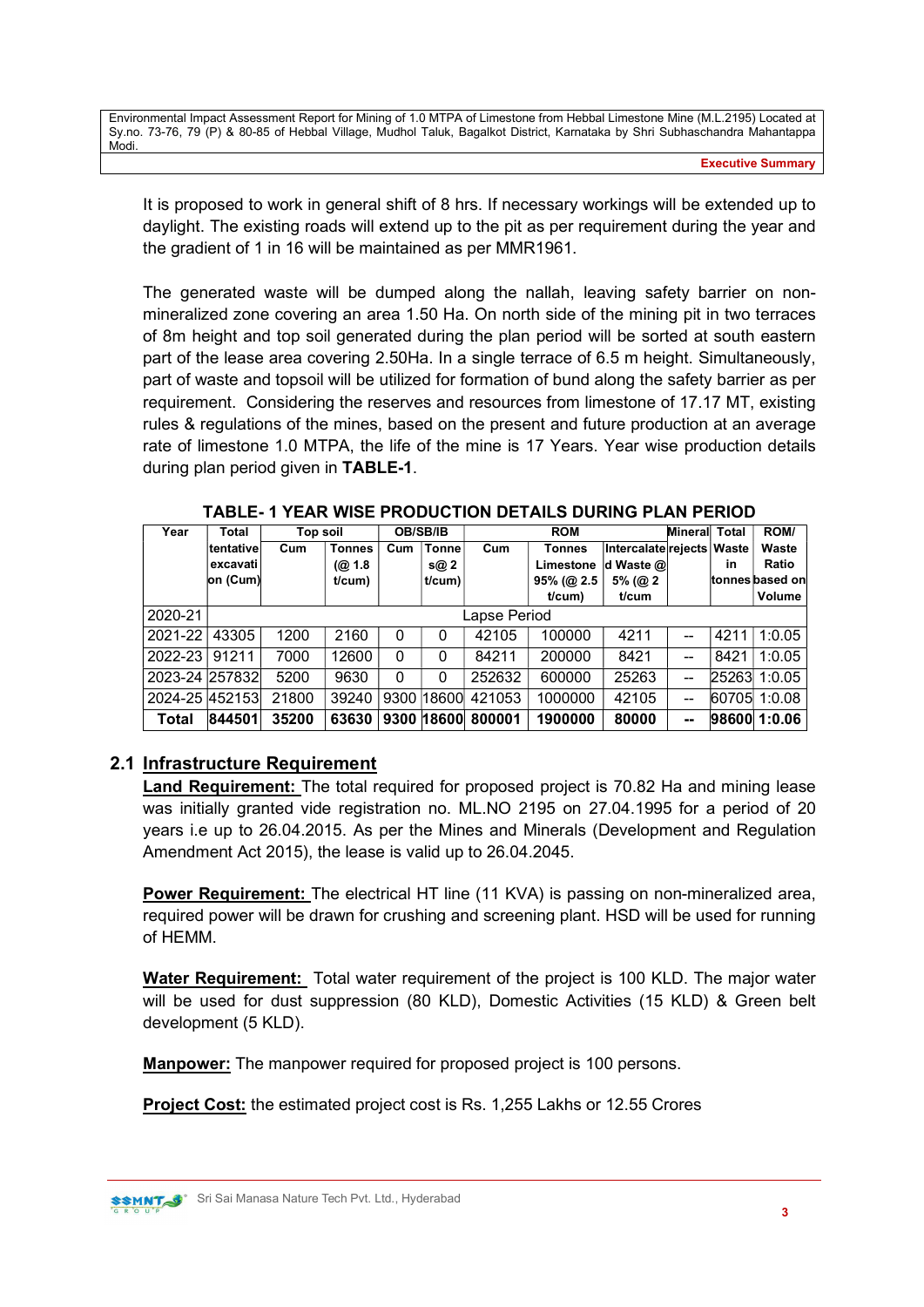Executive Summary

# 3.0 PRESENT ENVIRONMENTAL SETTING

Baseline Environmental status in and around proposed project depicts the existing physical, biological and human environmental quality with respect to of Air, Noise, Water, Soil, biodiversity and Socio-economic attributes. The baseline environmental quality study was carried out during December 2020 to February 2021 period within 10- km radial distance from project site.

# 3.1 Climatology of the Study Area

Wind speed and direction data recorded during the study period is useful in identifying the influence of meteorology on the air quality of the area. The meteorological data recorded at the site for the study period is given in TABLE -2.

| <b>Period</b> | Temp $(^{\circ}C)$ |      |           | Humidity (%) | <b>Rain fall</b> | Wind      | Avg. Wind |  |
|---------------|--------------------|------|-----------|--------------|------------------|-----------|-----------|--|
|               | Min.               | Max. | $8:30$ Hr | 17:30 Hr     | (mm)             | direction | Speed m/s |  |
| December 2020 | 11.4               | 31.2 | 69        | 57           | 8.7              |           | 3.3       |  |
| January 2021  | 10.9               | 32.1 | 70        | 57           | 1.9              |           | 3.3       |  |
| February 2021 | 12.7               | 35.3 | 66        | 49           | 2.6              |           | 3.6       |  |

TABLE- 2 SITE SPECIFIC METEOROLOGICAL DATA

# 3.2 Ambient Air Quality

The ambient air quality monitoring was carried out with in study area of 10 km radius around the project site at eight locations. The monitoring locations are selected based on the predominate wind directions. All probable directions, which may be affected due to the proposed project.

The maximum value of the  $98<sup>th</sup>$  percentile of PM10 (55.8  $\mu$ g/m3) was found at Lokapur and Bamanbudni villages. The maximum value of the  $98<sup>th</sup>$  percentile of PM2.5 (19.2 µg/m3) was found at Bamanbudni. The maximum value of the  $98<sup>th</sup>$  percentile of SO2 (17.2ug/m3) was observed at Bamanbudni which is falling under the prescribed limit of NAAQS. The maximum level of the  $98<sup>th</sup>$  percentile of NOx 19.5  $\mu$ g/m3 found at Bamanbudni village, which is also within the prescribed limit of NAAQ standard. The other parameters like carbon monoxide are found below 1.0 mg/m3, which is also within the prescribed limit of NAAQ standard.

|                       |                                    |                   | .               |                 |  |  |  |
|-----------------------|------------------------------------|-------------------|-----------------|-----------------|--|--|--|
|                       | 98 <sup>th</sup> Percentile Values |                   |                 |                 |  |  |  |
|                       | $PM_{10}$                          | PM <sub>2.5</sub> | SO <sub>2</sub> | NO <sub>x</sub> |  |  |  |
| Mine Site             | 52.6                               | 15.9              | 12.8            | 19.1            |  |  |  |
| Study Area (Max)      | 55.8                               | 19.2              | 17.2            | 19.5            |  |  |  |
| <b>NAAQ Standards</b> | 100                                | 60                | 80              | 80              |  |  |  |

Summary Of Ambient Air Quality (ug/m<sup>3</sup>)

Note: Corbon monoxide CO values are found below 1 during study period.

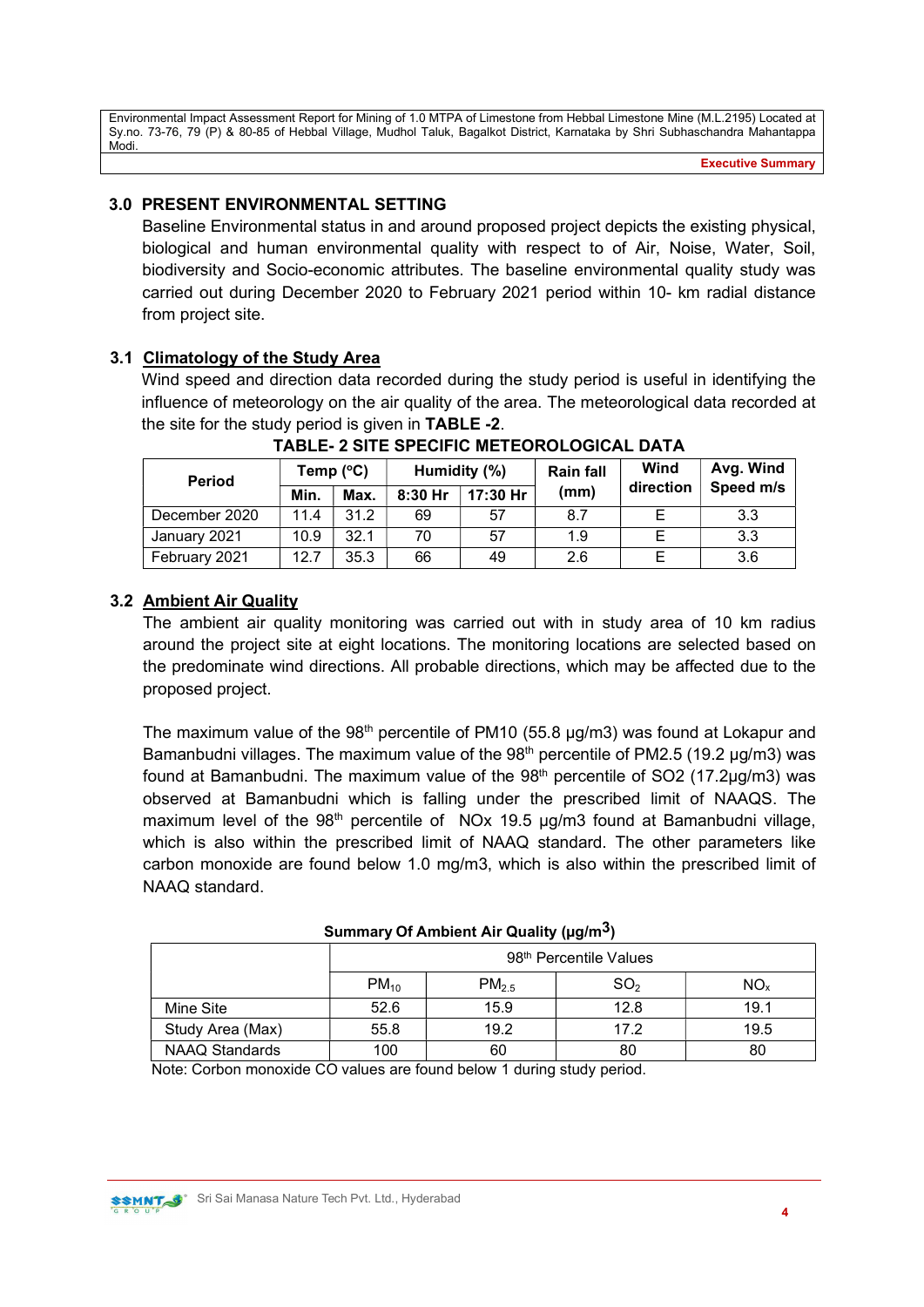#### 3.3 Noise Environment

Baseline noise levels were monitored at 8 locations within the study area, using portable sound level meter device. It is observed that the noise levels (Leq) ranges from 52.2 dB (Bamanbudni) to 60.2 dB (Project site) in daytime and 41.2 dB (Hebbal) to 53.6 dB (Project site) at night time. The results of day equivalents and the night equivalents are compared with the ambient noise standards of respective industrial, residential, commercial area and sensitive zone standards. Monitored ambient noise levels are within the standards suggested by CPCB.

# 3.4 Water Environment

Three surface and Eight ground water sampling locations have been selected to assess the water quality. The ground water samples were drawn from the hand pumps and open wells being used by the villagers for their domestic needs. Surface water sample was collected from the Kil Hoskote water reservoir, Varchagal pond & Ghatprabha River.

# Surface Water:

Surface water quality was rated according to the CPCB Water Quality Criteria against A, B, C, D & E class of water based on parameters identified in the criteria. The surface water quality is compared with CPCB water quality criteria mentioned. The DO level of 4.7-5.1 mg/l and BOD of <4.0 mg/l which indicate the water quality is falling under category B as per the water quality criteria of CPCB. Coliform count is less than 500 MPN/100ml indicates that the water quality is suitable for outdoor bathing.

#### Ground Water:

In general, the groundwater quality indicates that the groundwater is not polluted and can be used for drinking purpose. The results of ground water quality monitoring indicate the following:

- $\triangleright$  pH: All the samples of ground water analysed meet the permissible pH limit of 6.5 -8.5 as per IS 10500:2012. The pH values were found to be ranging from 7.05 (Kil Hoskoti) to 7.66 (Near Project Site).
- $\triangleright$  Turbidity: All the samples of ground water meet the acceptable and permissible limit.
- $\triangleright$  Alkalinity: Alkalinity in the ground water samples ranges from 180 mg/l (Project Site) to 345 mg/l (Bamanbudni) which is within the permissible limit.
- Total Dissolved Solids: Minimum TDS value of 505 mg/l (Project Site) and maximum value of 860 mg/l (Bamanbudni) was encountered. Values are found within the permissible limit.
- $\triangleright$  Chlorides: The chloride value of all the samples confirmed the acceptable limit of 250 mg/l.
- $\triangleright$  Sulphate: Sulphate content in the ground water the acceptable limit of 200 mg/l.
- $\triangleright$  Fluoride: Fluoride content found below the acceptable limit of 1.0 mg/l.
- $\triangleright$  Zinc: Zinc content in the ground water samples were found to be within the desirable limit (i.e. 5 mg/l).

**SSHINT S** Sri Sai Manasa Nature Tech Pvt. Ltd., Hyderabad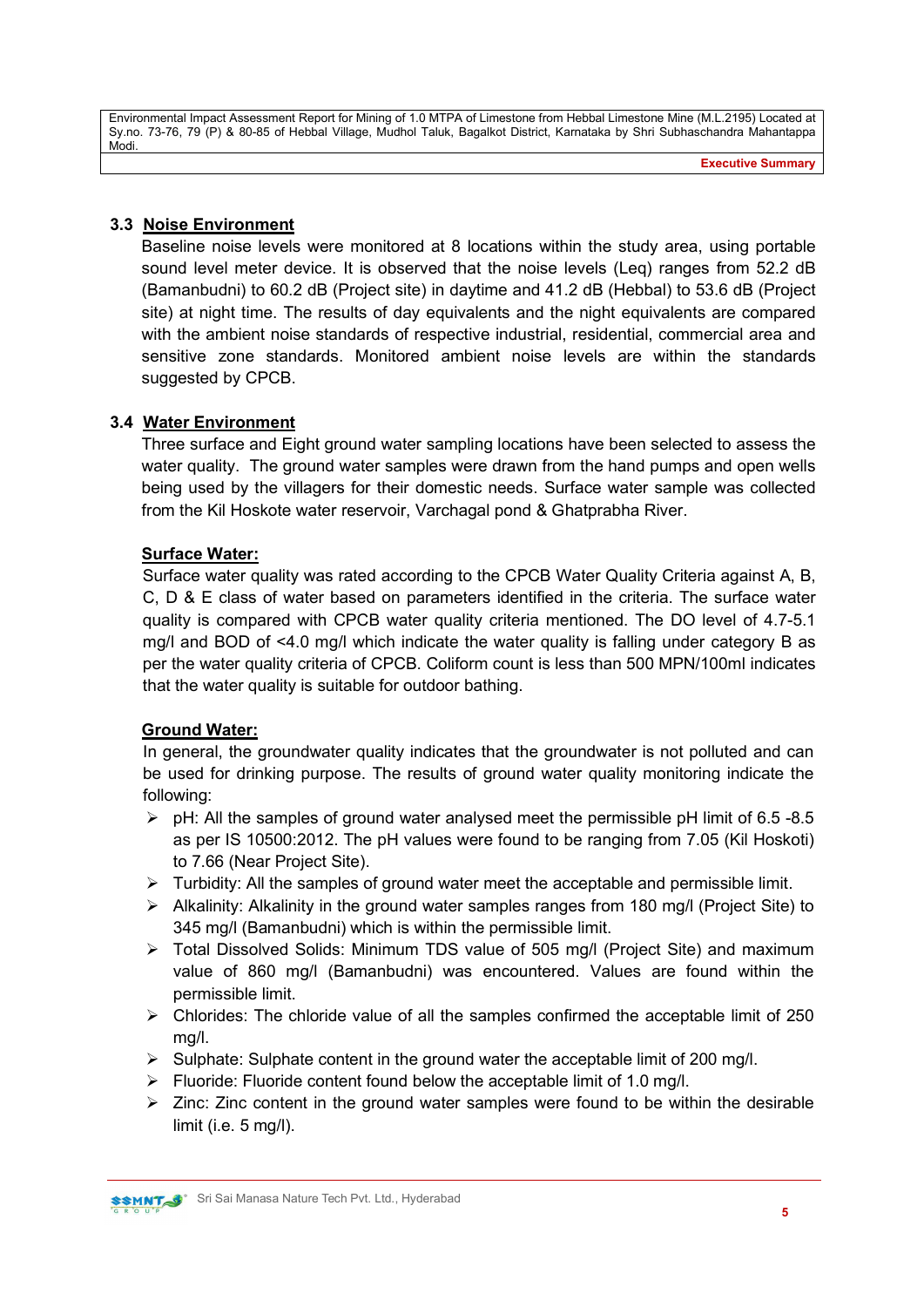Executive Summary

- $\triangleright$  Iron: Iron content in all sampling locations was found to be within the acceptable limit of 0.3 mg/l.
- $\triangleright$  Other Parameters: Other parameters like heavy metals were found below detection level.

# 3.5 Soil Quality

For studying the soil types and soil characteristics, eight sampling locations were selected to assess the existing soil conditions representing various land use conditions and geological features.

- $\triangleright$  The pH of the soil samples was found to be neutral to slightly alkaline in nature.
- $\triangleright$  Moisture content of the soil samples were found in the range of 3.5% to 6.2% by mass
- $\triangleright$  Organic carbon content of the soil samples was found to be in the range of 0.45% to 0.65% by mass, which indicates medium to average fertility status of the soil.
- $\triangleright$  The phosphate content ranges between 27.97 kg/ha to 39.08 kg/ha in the soil samples were found to be in less to medium sufficient.
- $\triangleright$  Potassium content ranges between 39.9 kg/ha to 49.1 kg/ha in the soil sample was found to be in very less condition.
- $\triangleright$  The available nitrogen present in the study area ranges from 28.36 kg/ha to 40.97 kg/ha in the soil sample was found to be in very less conditions.
- $\triangleright$  In general, the soil of the study area is moderately fertile in presence of fair irrigation facility.

# 3.6 Ecology & Biodiversity

A total of 108 plant species were observed in the study area out of which 63 tree species, 31 shrubs & Herbs, 9 Climbers and 5 Grass are observed. A total of 194 fauna species were observed in the study area out of which 17 Mammals, 156 Birds, 16 Reptiles and 5 Amphibians. There is no sanctuary or national park or reserve/protected forest within study area. There is no notified/ protected ecological sensitive area including national park, sanctuary, Elephant/Tiger reserves existing in the study area.

# 3.7 Traffic Survey

Two location are selected for conducting traffic survey. This survey was carried out through and fro direction of the SH-34 (Mudhol-Lokapur) & SH-44 (Yadawad to Lokapur). Traffic volume counts were undertaken in 24 hours period for one day and were made separately for motorized and non-motorized traffic. The highest peak observed is 570 PCU/hr during 17 to 18 Hrs on SH-34 & The highest peak observed is 607 PCU/hr during 17 to 18 Hrs on SH-44.

# 3.8 Demography & Socio-Economic Environment

The study area for the project has been considered 10 km peripheral from Bagalkot district of Karnataka state from the project boundary. Thirty-five villages falling from Mudhol tehsil

**SSHAT S** Sri Sai Manasa Nature Tech Pvt. Ltd., Hyderabad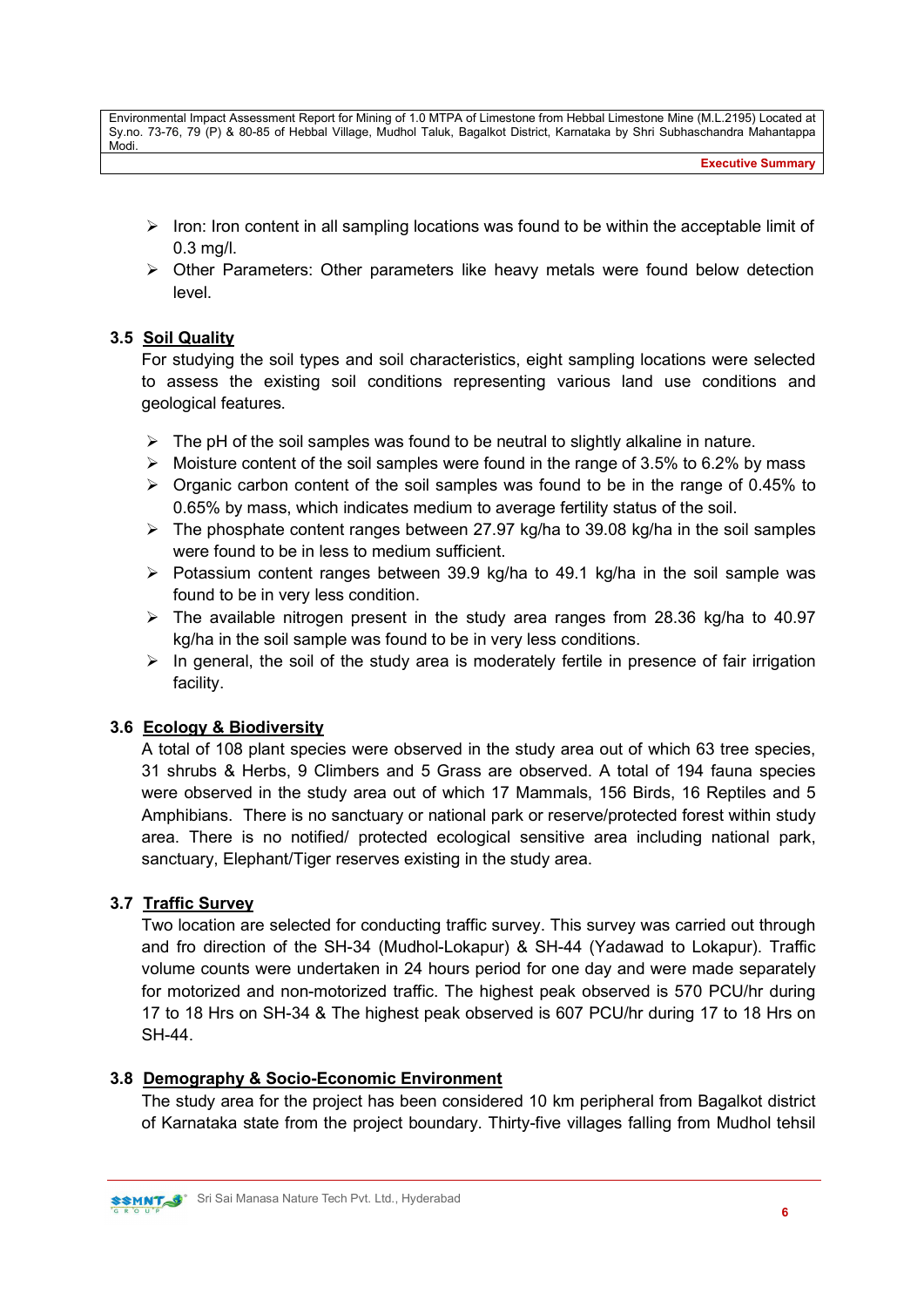Executive Summary

and two villages are falling from Badami tehsil under the district of Bagalkot. In total, 37 villages are covered from 02 tehsils in the study area.

As per 2011 census, total population of the study area was 70196, out of which male population was 34958(49.80%) and female population was 35238(50.20%).

- $\triangleright$  Total number of households were 13913 with an average occupancy of 5 persons per household
- Total geographical area of the study area was 129.68 sq. km and its density was 603 people per sq.km.
- $\triangleright$  Total child (below 6 years of age) population was 10618 (15.13%)
- $\triangleright$  Total SC population was 12716(18.11%), ST population was 5724(8.15)
- $\triangleright$  Sex ratio (number of females per 1000 males) of the total population was 1008.
- $\triangleright$  According to the census 2011, in the study area, overall literate population 39032 (55.60%) and illiterate population was 31164 (44.40%). Out of total literates, male literates were 22464 (32%) and female literates were 16568 (23.60%)
- $\triangleright$  Total worker population in the study area was 32830(46.77%).
- $\triangleright$  Main workers were 28001(39.89%) and marginal workers were 4829(6.88%). Total non-working population was 37366(55.23%)

#### 3.9 Land Use & Land Cover

10 km radius of the proposed project site considered as study area for the Land Use Land Cover Studies. The total land area of contract area is 314.15 Ha.

- $\triangleright$  Water Bodies: 7.051 ha (2.24%) of the study area is covered with Rivers/streams/ Canals
- $\triangleright$  Built-up Land: 14.793 ha (4.69%) of the study area is occupied with Urban, rural development & Mining
- Forest Land:  $9.162$  (2.91%) of the study area occupied with Dense & Scrub forest
- $\triangleright$  Agricultural Land: 239.558 ha (76.07%) of the study area is occupied with double crop and other agricultural area
- $\triangleright$  Waste Land: 43.59 ha (13.87 %) of the study area is occupied with scrub and barren land

# 4.0 ANTICIPATED ENVIRONMENTAL IMPACTS & MITIGATION MEASURES

#### 4.1 Ambient Air

The potential sources of air emissions at the well sites will be as follows:

- $\triangleright$  Dust from earth works (during approach road and site preparation)
- $\triangleright$  Emissions from vehicular movement:
- $\triangleright$  Overburden and mineral extraction
- Mineral Handling (Including drilling, blasting, crushing, loading & unloading operations)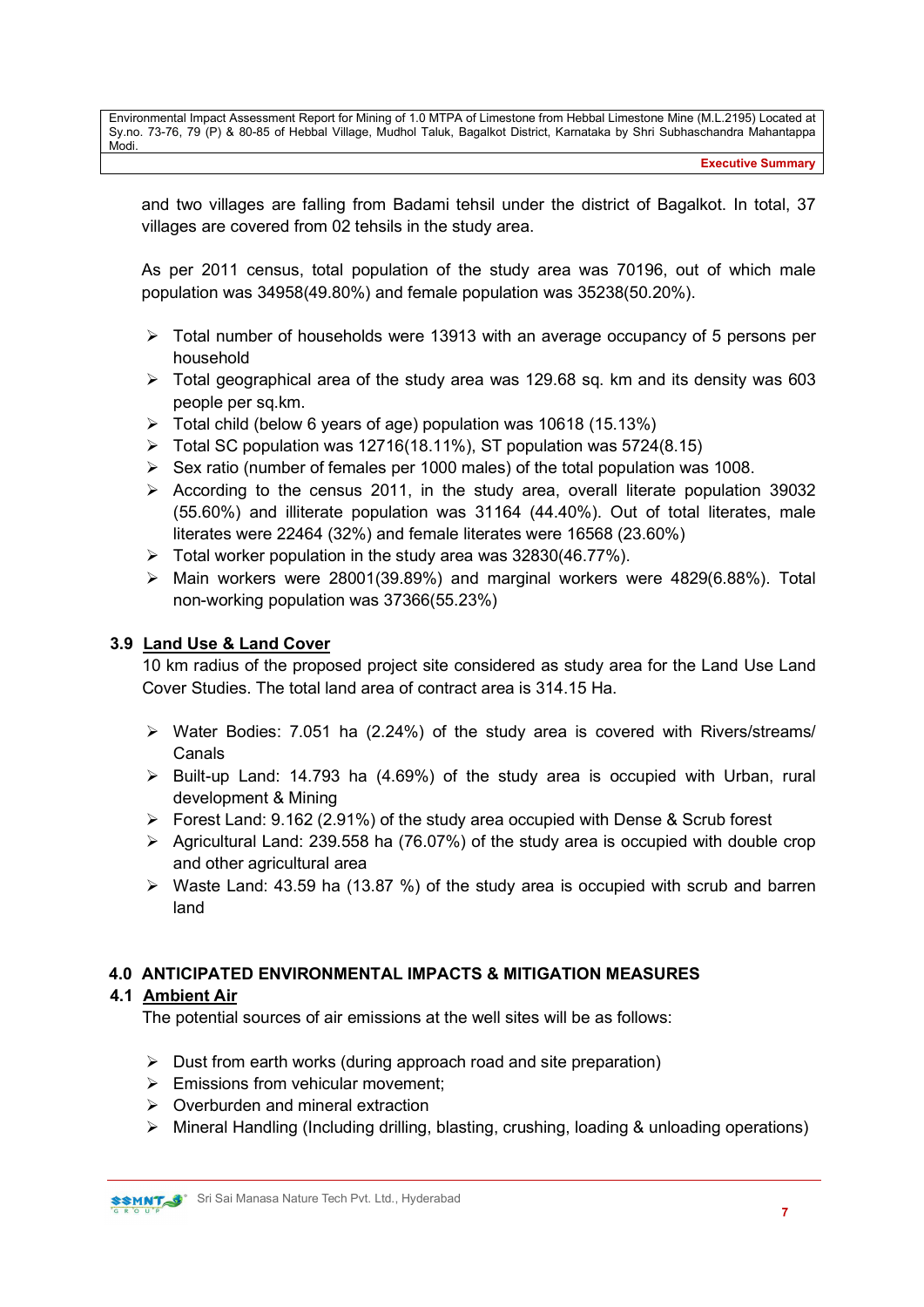Executive Summary

| Sr.<br>No | <b>Activity in the Quarry</b> | <b>Pollutant</b>  | <b>Maximum</b><br><b>Baseline</b><br>Conc. $(g/m^3)$ | Incremental<br><b>GLCs</b><br>$\blacksquare$ g/m <sup>3</sup> ) | <b>Resultant</b><br>Conc.<br>$O(m^3)$ | Limit (Industrial,<br><b>Residential, Rural</b><br>and other area) |
|-----------|-------------------------------|-------------------|------------------------------------------------------|-----------------------------------------------------------------|---------------------------------------|--------------------------------------------------------------------|
|           |                               |                   |                                                      |                                                                 |                                       | $\mathbf{g}/\mathbf{m}^3$ )                                        |
|           | Drilling+ Loading+            | $PM_{10}$         | 55.8                                                 | 16.9                                                            | 72 7                                  | 100                                                                |
| 2.        | Fransportation+               | PM <sub>2.5</sub> | 19.2                                                 | 0.78                                                            | 19.98                                 | 60                                                                 |
|           | <b>Blasting</b>               |                   |                                                      |                                                                 |                                       |                                                                    |

#### Overall Scenario, µg/m<sup>3</sup>

Considerable amount of air pollution will be generated at various stages of mining operations such as drilling, blasting, excavation, Dozing, loading, unloading and transportation. Particulate Matter less than 10 microns (PM10) and less than 2.5 microns (PM2.5), SO2 and NOx are the main source of pollution due to the mining activities / operations. The fugitive dust released from the mining operations may cause immediate effect on the mining workers who are directly exposed to it. Simultaneously, the dust travel to longer distances i.e. up to 2 to 4 km and may impact adversely on the neighbouring villages. The impact on air is mainly localized in nature that may be extended up to 2 km.

The impact on air quality is assessed based on increase in emissions levels from the drilling, blasting and various mining operations. Impact predicted has been carried out for three major Ambient Air Quality (AAQ) pollutants, viz., PM, CO & NOx. The existing emissions from other localised activities due to habitation & vehicular traffic within 10 km have been considered to be covered under the baseline scenario. Prediction of impacts on air environment has been carried out employing a steady state Gaussian plume mathematical dispersion model, namely AERMOD.

#### 4.1.1 Mitigation Measures

- $\triangleright$  Wet drilling method will be employed while carrying out the mining to decrease the dust generation
- $\triangleright$  Effective water spraying arrangements will be done in haul roads with in mine, approach roads, over burden dumping area, mineral stack area, loading, and unloading areas.
- $\triangleright$  The runoff generated during the monsoon will be collected through the network of drainage system and treated in settling pond and it will be utilized for dust suspension.
- $\triangleright$  Plantation will be done within the 7.5 m safety zone and along ore transportation route. In order to minimize the adverse impacts of the proposed mine on the local villages, green belt development will be carried out using local species.
- $\triangleright$  Transportations trucks will be covered by tarpaulin, to avoid the fugitive dust emissions.
- $\triangleright$  Proper periodic maintenance of machinery and vehicles etc.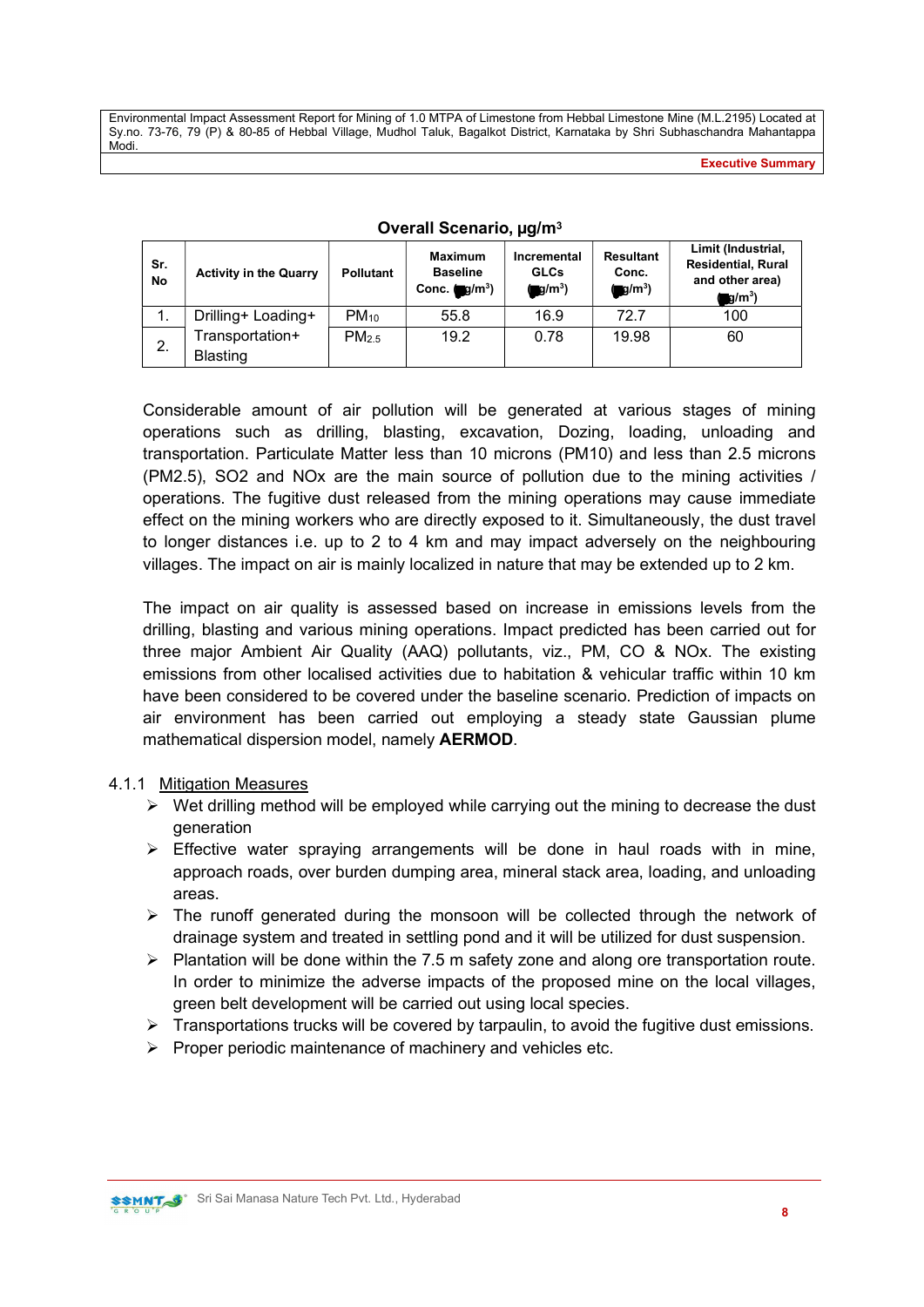Executive Summary

# 4.2 Impact on Traffic

The impact of the traffic is assessed on the basis of incremental traffic due to the proposed project, air quality and adequacy of the existing highway and internal road network. The raised limestone, waste & top soil within the mine lease area will be transported through 10

dumpers and loaded by using 4 no's of CAT 988 H Loader. For ferrying 1 MPTA, about 10 no of 16 T capacity dumpers and 4 nos of loaders will be used per day i.e. 51.8 PCUs.

There is an addition of 252 PCUs (worst case) in a day during general shift and material transportation the existing traffic (570 PCU/hr) on SH-34 Lokapur – Mudhol and (607 PCU/hr) on SH-44 Lokapur – Yadawad road. The total PCU's in future will be 252 PCU's in peak hour of the day and which is within the IRC-106-1990 standards for 2 way/2lane (roads with no frontage access, no standing vehicles very little cross traffic). Hence, there will be impact on the existing roads due to proposed project.

The level of service of the SH-34 Lokapur –Mudhol road is 'B' and it converted to 'C' during the operation of the mine. The level of service of the SH-44 Lokapur- Yadawad road is 'C' and it's same during operation of the mine.

#### 4.3 Impact on Water Environment

#### Surface Water:

Mining and its associated activities not only uses a lot of water but also affects the hydrological and hydrogeological regime and often affects the water quality. There are no seasonal nallas within the proposed quarry area.

#### Mitigation Measures:

- $\triangleright$  During the monsoon season, the runoff generated from mine will be collected through network of drainage system and treated in settling pond and it will be utilized for dust suspension.
- $\triangleright$  Garland drains will be constructed all along the mine boundary to restrict the water flow coming from outside lease area.
- $\triangleright$  During mining operation, there will be no use of toxic chemicals and limestone didn't contain any harmful chemical substance, which may contaminate surface/ground water.
- $\triangleright$  Hence there will not be any impact on surface water due to proposed project

#### Ground Water:

Groundwater pollution can take place only if dumps and stockpiles contain harmful chemicals substances, which may be leached by precipitation of water and percolate to the groundwater table, thus causing ground water pollution. However, this is not the case with this mine, as neither the limestone nor the overburden contains any harmful substances, which may leach down to the water table and contaminate groundwater. Therefore, no adverse impact on groundwater quality is anticipated considering this

**SSMNT S** Sri Sai Manasa Nature Tech Pvt. Ltd., Hyderabad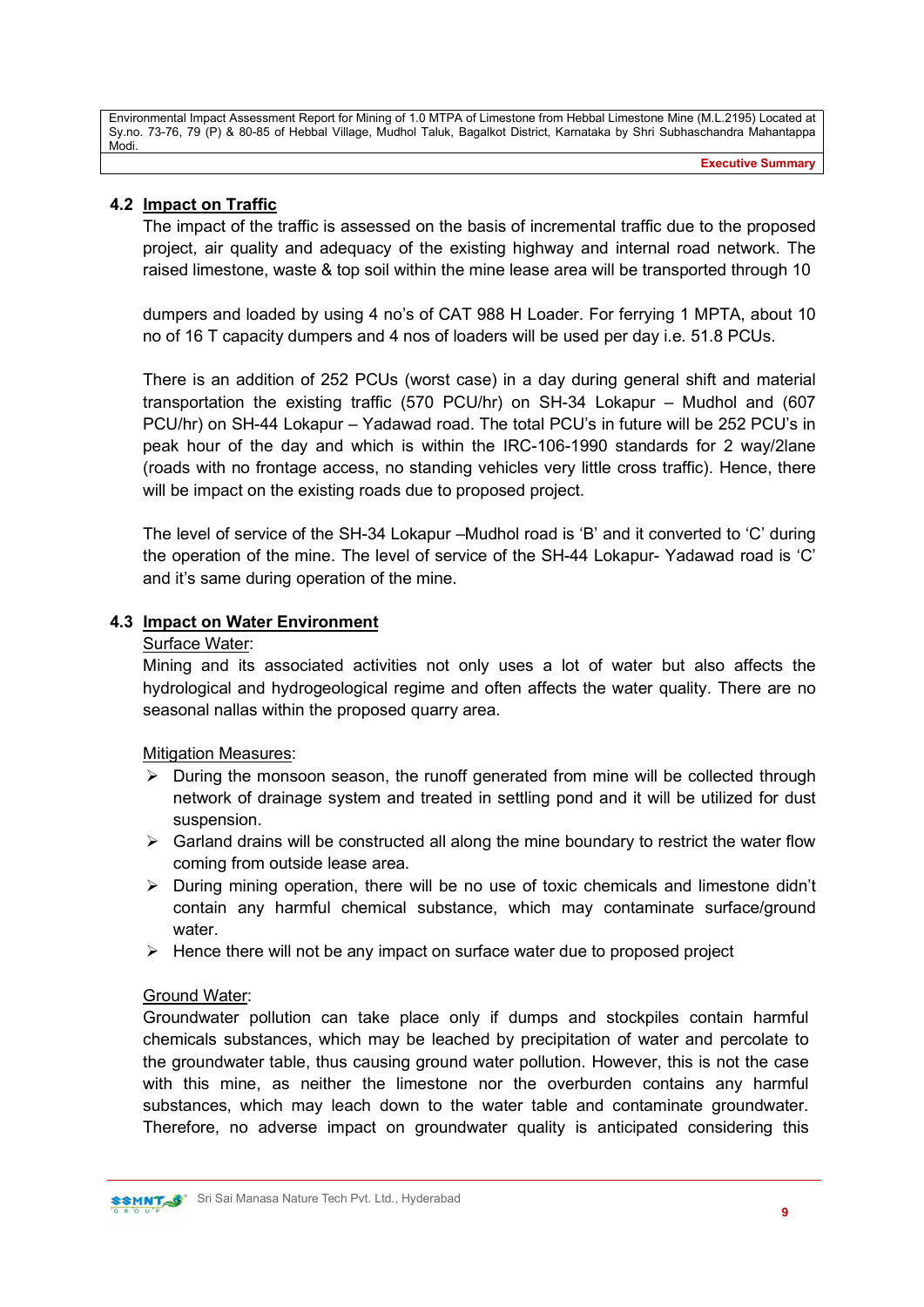aspect. The leaching down of pollutant (Oil, grease etc.,) to the groundwater may render the water un-potable and hence cannot be used by local people. The percolation of sewage waste from the pithead as well as mine area can also pollute the groundwater if control measures are not adopted as envisaged in the management plan. Marginal amount of sanitary waste, expected to be generated from various facilities it will be treated properly through septic tanks and soak pits and is not anticipated to cause any water pollution. The depth of mining operation restricted too much above the groundwater level, hence there is a no chance for seepage generations.

# 4.4 Land Environment

The mine lease area is 70.82 Ha is at the end of 5th year 12.03 Ha i.e. 83.01 % of land will remain undisturbed. The disturbed area within ML will comprise excavated land, waste dump, stockyard, roads infrastructure and greenbelt. Topsoil consists of clay, sand and silt. During the balance period about 63,630 tonnes of topsoil will be generated, the same will be utilized for formation of bund along the 7.5m safety barrier as per requirement.

#### 4.4.1 Mitigation Measures

- $\triangleright$  Implementing adequate protection and conservation plan for conserving topsoil will be planned.
- $\triangleright$  Segregation of waste based on the pollutants is proposed and treated waste disposed of in environmentally sound manner.
- $\triangleright$  During the planning stage identification of OB dump which would be done based on slope and runoff characteristics.
- $\triangleright$  Plantation is proposed for stabilization of bund.
- $\triangleright$  Runoff from the mine and waste dumps would be regulated by constructing check dams and garland drains.
- $\triangleright$  Non mining zones and open areas shall be planted with trees.
- $\triangleright$  Runoff from mine OB dump, mineral stockpiles would be prevented to avoid being discharged to surroundings, particularly to agricultural land.
- $\triangleright$  Productive land should not be utilized for waste/ore dumping/ construction of structures.
- $\triangleright$  Top soil would be kept in a designated area and would be given minimum storage time to prevent nutrient loss.
- $\triangleright$  Garland drains, ditches, catch pits in different combinations would be provided to prevent runoff affecting the surrounding areas.
- $\triangleright$  Mine drainage is to be treated adequately before discharge to stream outside the boundary of the project area.
- $\triangleright$  Siltation of neighbouring lands would be prevented.

# 4.5 Soil Quality

The limestone occurs as surface deposit with soil cover and the weathering is limited to the inter-spaces of boulders and joint planes. No major impact on soil of the study area is envisaged due to mining activities as proper mitigation measures will be adopted to control

**SSMNT S**<sup>\*</sup> Sri Sai Manasa Nature Tech Pvt. Ltd., Hyderabad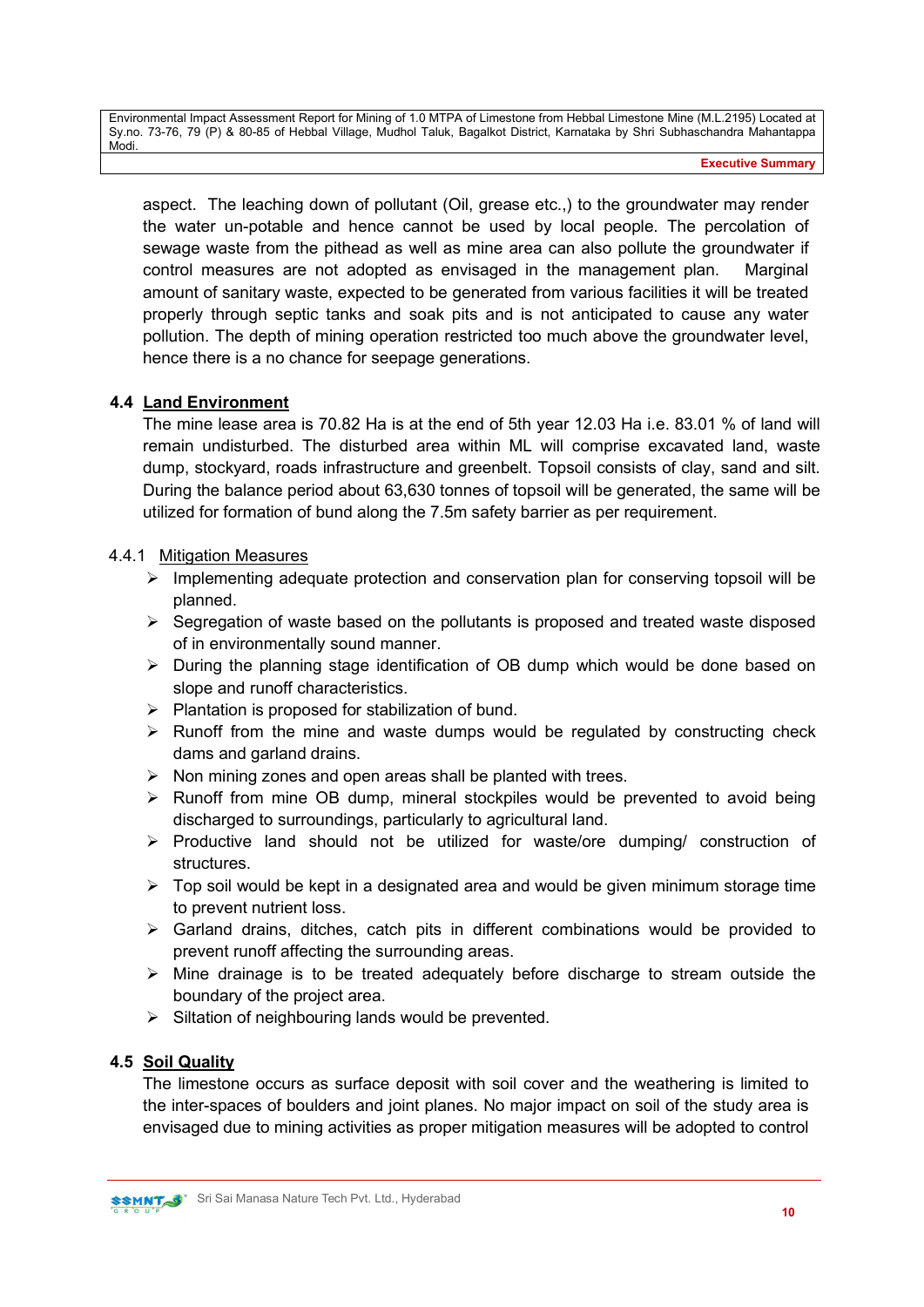Executive Summary

dust emission by water sprinkling. There will be no outside discharge from mining lease area. There is no toxic element present in the mineral which may contaminate the soil.

#### 4.6 Impact on Noise Environment

The maximum predicated noise level at distance of 100 to 300 m from the project boundary would be less than <50 dB (A). The ambient noise levels at most of the places in the region are within the CPCB standards.

#### 4.6.1 Mitigation Measures

- $\triangleright$  Provision of protective devices like ear muffs/ear plugs to those workers who cannot be isolated from the source of noise.
- $\triangleright$  Confining the noise by isolating the source of noise.
- $\triangleright$  Reducing the exposure time of workers to the higher noise levels.
- $\triangleright$  Thick tree plantation will be carryout to restrict the noise level within mine lease area.
- $\triangleright$  Regular preventive maintenance of machinery and the transport vehicles.
- $\triangleright$  Provision of silencers, to module the noise generated by the machines, where required.
- $\triangleright$  Equipment's with permissible noise level will be procured.
- $\triangleright$  Vehicular movement will cause noise and same will be reduced by vehicle speed restriction and maintenance.
- $\triangleright$  Speed of trucks entering or leaving the mine will be limited to moderate speed of 25kmph to prevent undue noise from empty trucks.

#### 4.7 Socio Economic

Although the level of existing communications and support services in the area are considered adequate based on the population density, establishment of the proposed project would further strengthen the road network and access to some of the remote areas with all-weather roads would be of distinct beneficial impact. The overall impact is considered to be positive. Impact on health due to emissions and noise from mining activity has been assessed to be minimal. In addition, employees working at the mine site would be provided protective devices like ear plugs/ear muffs for ensuring minimum impact on human health. Direct and indirect employment will be generated due to the proposed project.

# 4.8 Biological Environment

There are no national parks, sanctuaries, notified biospheres, Elephant Corridors, Birds migratory routes, etc. within 10 km radius. The dust is the only major pollutant which will be generated from different activities of mining.

#### 4.8.1 Possible Biological Impacts of Proposed Project

- $\triangleright$  Impact on terrestrial fauna due to noise.
- $\triangleright$  Impedes ability of habitats to re-vegetate causing possible long term damage to affected area.

**SSHINT S** Sri Sai Manasa Nature Tech Pvt. Ltd., Hyderabad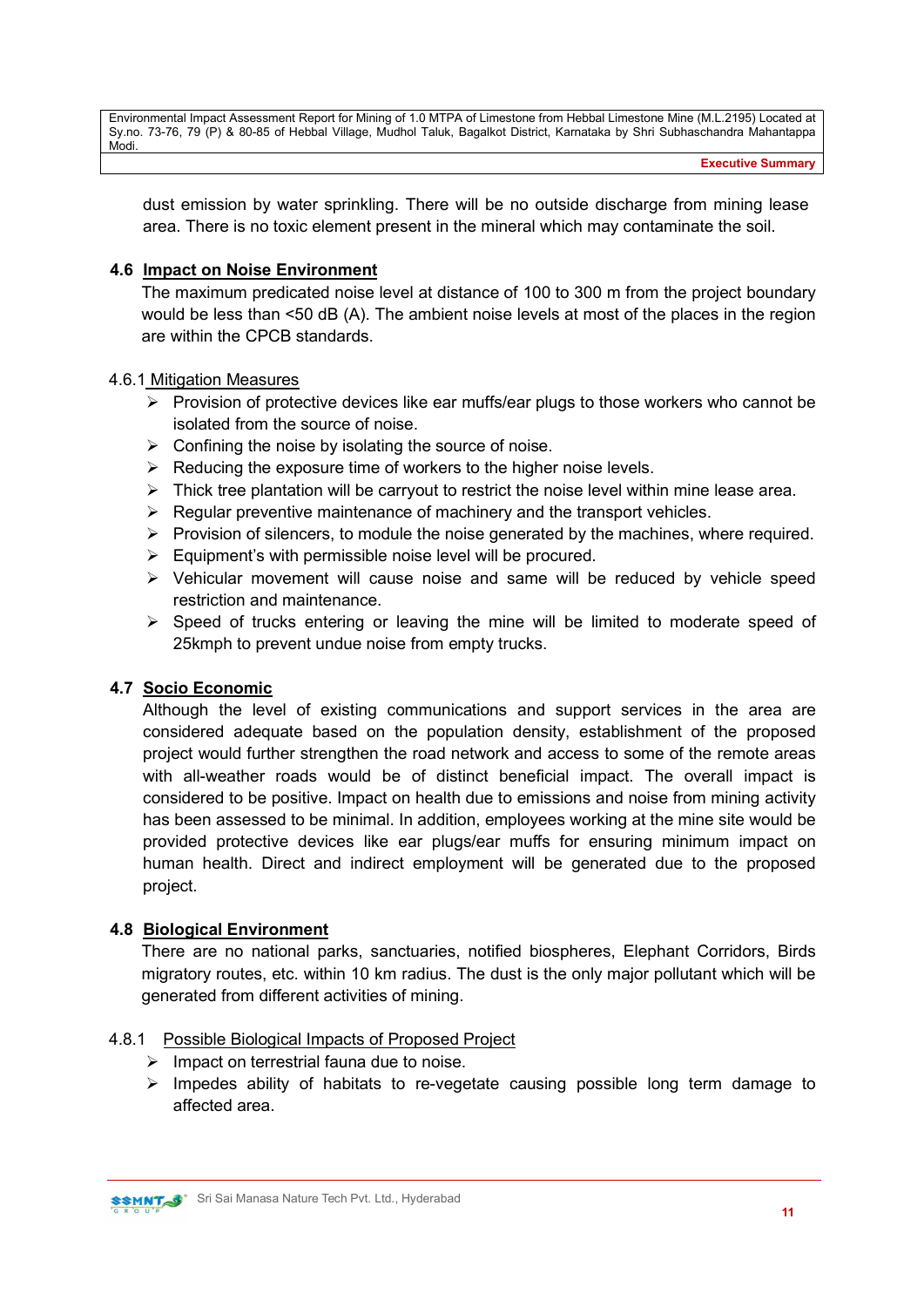Executive Summary

- $\triangleright$  There are no national parks, sanctuaries, notified biospheres, Elephant Corridors, Birds migratory routes, etc. within 10 km radius
- $\triangleright$  The dust is the only major pollutant that will be generated from different activities of mining.

#### 4.8.2 Mitigation Measures

- $\triangleright$  Development of plantation of native species to substitute the access cutting, site preparation will provide habitat, food and breeding areas to birds, small animals and insects.
- $\triangleright$  Use existing facilities (e.g. Access Roads) to the extent possible to minimize the amount of new disturbance.
- $\triangleright$  Avoid use of unnecessary lighting at night to avoid attracting avifauna.
- $\triangleright$  Mining activities will be restricted to daytime so that fauna will not be disturbed at night.
- $\triangleright$  Material will be covered during transportation.
- $\triangleright$  Water sprinkling will be done on haul roads to control fugitive emissions.
- $\triangleright$  The removal or picking of any protected/unprotected plant will not be permitted
- $\triangleright$  All the preventive measures will be taken for growth & development of flora.
- $\triangleright$  Fencing around the pit mouth to prevent fall of animal.
- $\triangleright$  Creating and developing awareness for nature and wild life in the adjoining villages.
- $\triangleright$  Plantation will be taken up in consultation in coordination with Forest department and species local to the area shall be planted as per findings during baseline environment that help maintain the regional ecological balance, soil and hydrological conditions.

#### 5.0 PLANTATION PROGRAMME

A plantation program over life of the mine has been planned in a phase wise manner. The plantation will be started from section year of mining along the boundary of ML area. Plantation will be carried out around the built up area and open spaces. Extensive plantation would also be done along the sides of connecting roads. Total 2340 no's of plants are proposed to be planted during plan period in an area of 2.34 Ha.

#### 6.0 ENVIRONMENTAL MONITORING PROGRAM

A regular project monitoring in respect of air, water, soil, land use, occupational noise, etc. shall be carried to assess the changes has been evolved covering various phases of project advancement. A network of sampling locations around the operational facilities will be established. The monitoring shall include the compliances to legal and statutory controls imposed on the operation as well as other corporate commitment to responsible environment management. A detailed wastes management plan with monitoring program will be in place during various phases of activity.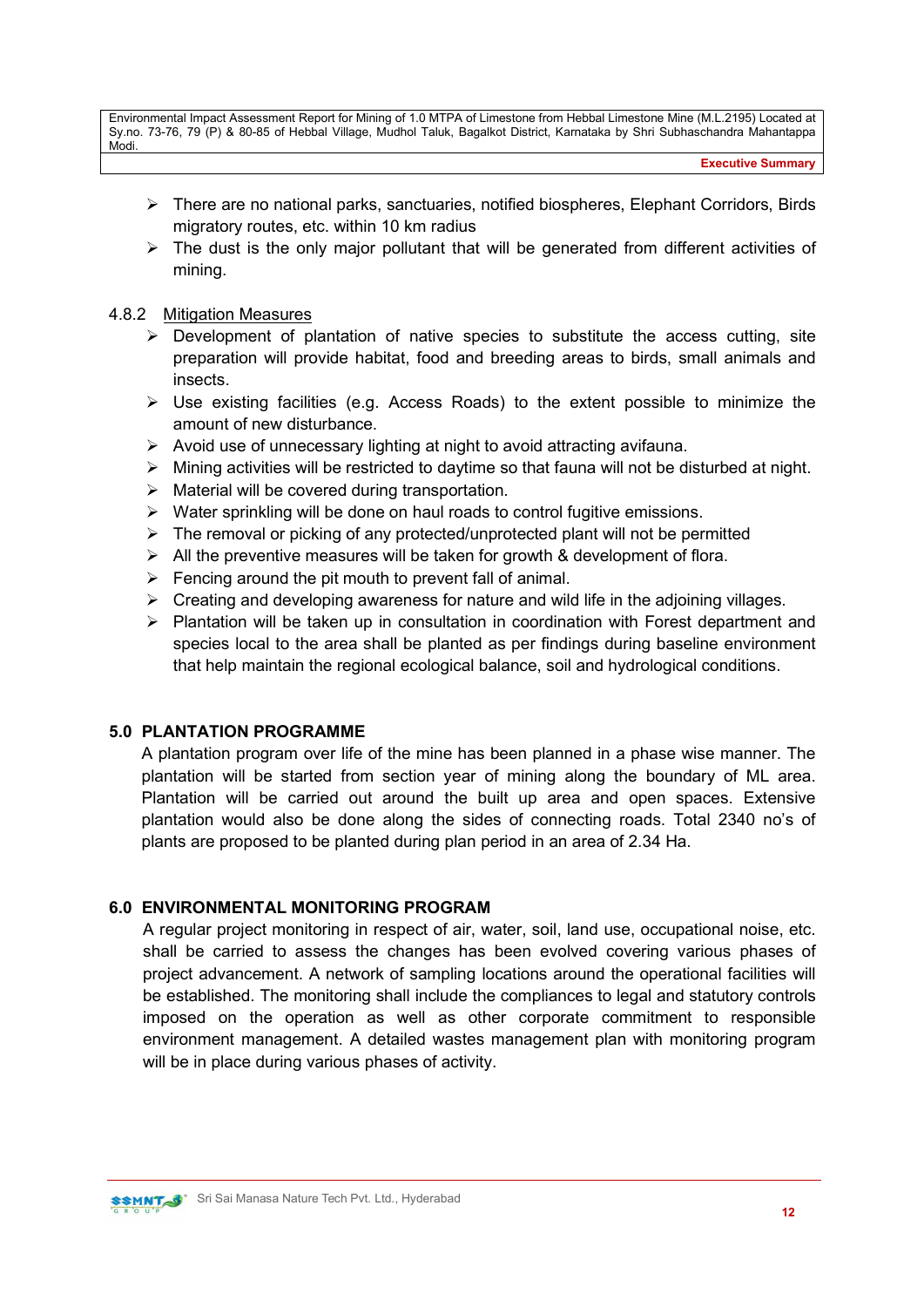#### 7.0 ENVIRONMENTAL RISK MANGEMENT

- $\triangleright$  The management firmly believes in the concept of safety and environmentally sustainable growth.
- $\triangleright$  The management will provide safety training to all employees periodically and regularly.
- $\triangleright$  The mines department will supervise the safe working of the contractor and their employees.
- $\triangleright$  The working personnel will be provided with face masks, ear plugs, safety helmets and goggles in order to reduce health hazards.
- $\triangleright$  The proponent will provide all necessary provisions stipulated under the Mines Act.
- $\triangleright$  In addition a Safety committee will be formed and manned by equal participants from Management and Workers.
- $\triangleright$  Use of other safety equipment's will be made mandatory according to the nature of job involved.
- $\triangleright$  Proper and safe storage of explosives in approved and Licensed Magazine.
- $\triangleright$  Proper, safe and careful handling and use of explosives by competent Blasters having Blaster's Certificate of Competency issued by DGMS.
- $\triangleright$  Sufficient fire extinguishers will be installed at selected locations such as mine office, garage, stores etc. Besides, sufficient water hydrants with sufficient length of hosepipes will be made available on the surface for fire protection.
- $\triangleright$  Six Monthly Health check-ups for all workers which includes Chest X-Ray, Lung Function test, ENT, Check-ups, Vision Check-ups, Audiometric tests, Liver and Kidney function tests, ECG, Blood, Sugar etc.
- $\triangleright$  Six Monthly Check-up of Drinking water for the site workers to ensure compliance to IS10500:2012 standards.

#### 8.0 PROJECT BENFITS

Socio economic development work in the nearby area will be carried out by the mine management to strengthen the basic infrastructural needs of the villagers like education, medical, drinking water for human beings and animals, road network, plantation, rain water harvesting etc., direct employment will be generated due to mine operations and preference would be given to the nearby villagers as per their qualification/experience, indirect self-employment will be generated due to the proposed mining project. Hebbal Limestone Mine has proposed to provide financial assistance of INR 15.0 Lakhs for the development of social infrastructure of the area. Following measure will be taken to improve the Social infrastructure of the study area:

- $\triangleright$  Preventive medical care and educational facilities for rural population will be promoted.
- $\triangleright$  Priority will be given to local people for employment.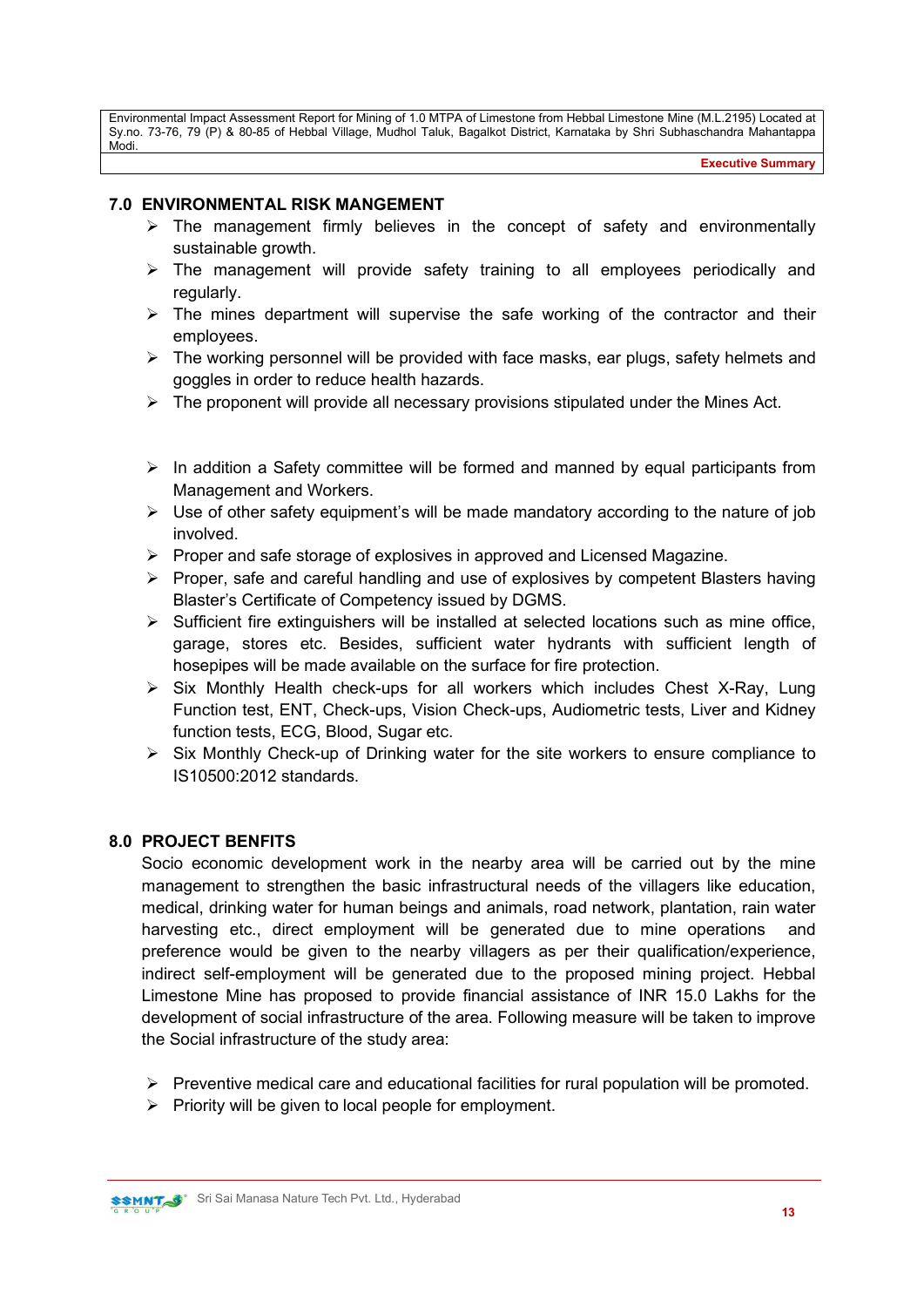Executive Summary

- $\triangleright$  Extending general benefit by way of development work in the villages through respective Villages.
- $\triangleright$  Supplementing Govt. efforts in health monitoring camps, social welfare and various awareness programmes among the rural population.
- $\triangleright$  Assisting social forestry programme.

#### 9.0 BUDGET FOR ENVIRONMENTAL PROTECTION & CSR/CER ACTIVITIES

In order to keep a watch on the local environmental conditions (air quality, water quality and noise levels) monitoring shall be done regularly every year by taking measurements near the mine and residential areas preferably close to some of the earlier stations to keep a comparative check with respect to the base line data. Continuous air quality monitoring on 24 hours sampling basis should be done for two days per week and analytical checks made for PM10, PM2.5, SO2 and NOx. For effective management of the environment, it is envisaged to have an organizational set-up under the administrative supervision of the mines management where responsibilities can be delegated to technical personnel like Environmental Engineer, Scientist/Chemist and Horticulturist with regard to specific aspects of environment management plan.In order to implement the environmental protection measures an amount of Rs.11.40 lakh will be spent on environmental management as recurring cost Rs.5.0 lakhs/annum allotted. The budget provision towards CER, which is in addition to the budget provided for the District Mineral Fund of Rs.15 Lakh/annum.

#### 10.0 ECOLOGICAL DAMAGE COST ASSESSMENT

Proposed project mining operation was commenced during January 1996 and continued up to January 2009. However, actual production/transported 11,783 Tonnes of limestone during the 2006-07 without Environmental Clearance. The online proposal was submitted on  $7<sup>th</sup>$  August 2017 for The Terms of Reference (TOR) under violation notification 14th March 2017.

The assessment of environmental damage caused due to mining activity under violation of regulatory framework needs to be measured across different aspects viz. natural degradation, socio-economic impacts and economic benefits accrued at the cost of these aspects. An impact that poses risks to human health or degradation of environmental quality is considered as a significant damage due to the project activity. For the purpose of estimation of damage, all causes/aspects of environmental degradation for a particular environmental attribute like air, water quality and noise level etc., are identified and assessed.

Accordingly, remedial measures have been identified based on the severity of the damage as well as the vulnerable agent (Infrastructure, natural resource, community etc.,) to which the damage was caused.

**SSHINT S** Sri Sai Manasa Nature Tech Pvt. Ltd., Hyderabad